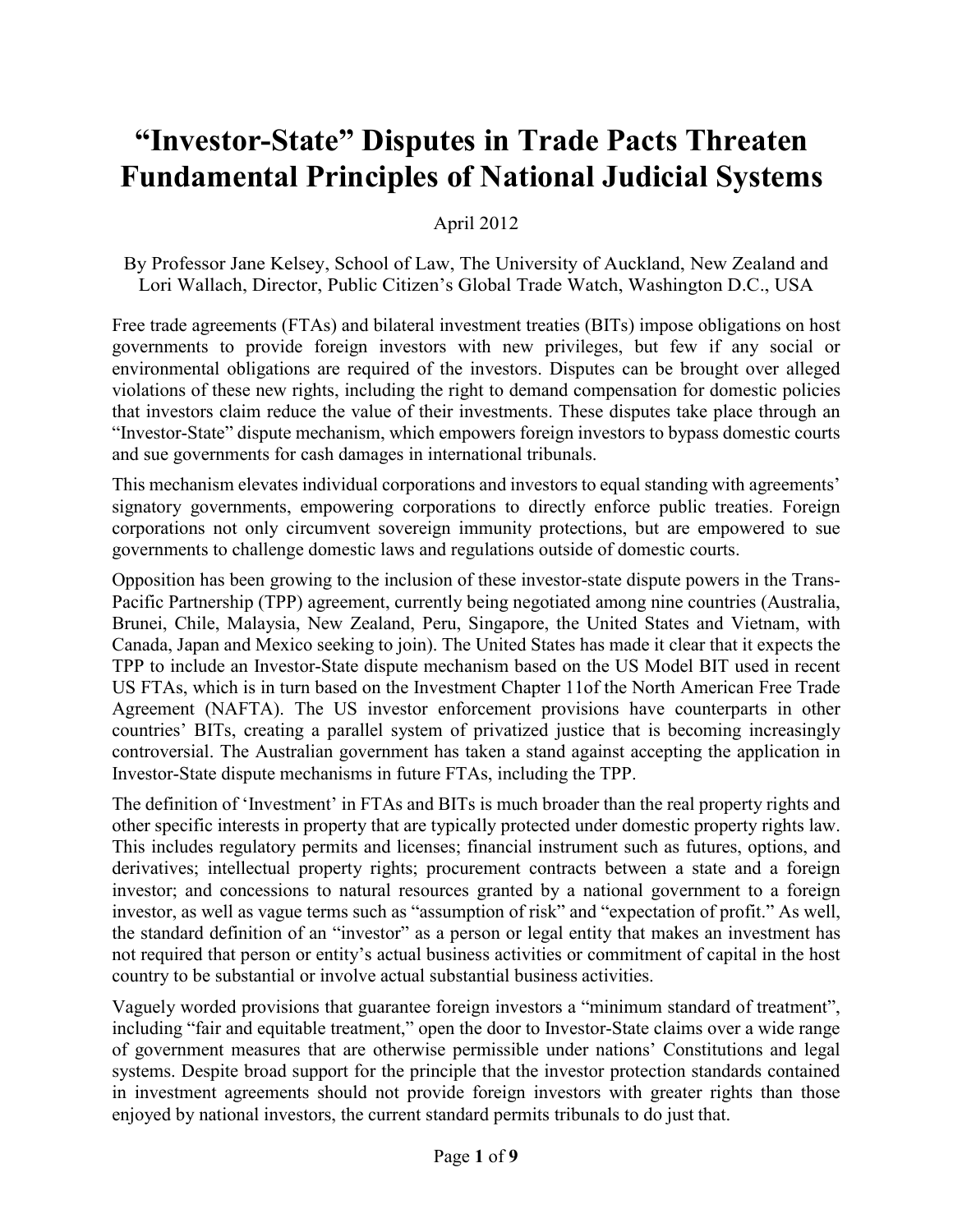Under most international investment agreements today, investors are also protected against "indirect" expropriation, which can be interpreted to mean regulations and other government actions that reduce the value of a foreign investment. Governments can be required to pay compensation based on the impact of the government measure on the value of the investment, regardless of whether there has actually been some appropriation of an asset by the government. While international arbitration tribunals cannot force a government to repeal laws or regulations, the threat of massive damages awards can have a "chilling effect" on policymaking. For instance, the threat of a NAFTA Investor-State attack by insurance firms on Ontario, Canada's proposed no-fault government auto insurance regime led to that proposal being abandoned. Canada also reversed a nationwide ban on MMT, a gasoline additive banned in many U.S. states as a probable carcinogen, after the U.S. Ethyl Corporation filed a NAFTA Investor-State case.

Attempts at clarifications and interpretive annexes have recognized and sought to limit the legal risks confronting governments from tribunals' expansive interpretations of indirect expropriation and minimum standards of treatment. But these provisions are untested and, in any case, are unlikely to deter foreign corporations from threatening and pursuing investor-disputes because arbitral rulings are so notoriously inconsistent and unpredictable.

Government actions deemed subject to these rules in past cases include the functioning of domestic court systems, denial of regulatory permits, environmental protections, emergency regulatory measures taken during financial crises, and more. The arbitral tribunal in the *Loewen*

*v. United States* NAFTA case concluded that a jury decision in private contract litigation constituted a government measure that was subject to NAFTA's investor rules. (This case is described in more detail below.)

Over \$350 million in compensation has already been paid out to corporations in a series of Investor-State cases under NAFTA alone. This included attacks on natural resource policies, environmental protection and health and safety measures, and more. In fact, all of the 17 pending claims under only U.S. FTAs, seeking over \$12.5 billion damages, relate to environmental, public health and transportation policy – not traditional trade issues.

In several instances, arbitral tribunals have gone beyond awards of cash damages and issued injunctive relief that creates severe conflicts of law. For instance, a recent order by a tribunal in the case brought by Chevron against Ecuador under a U.S.-Ecuador BIT ordered the executive branch of that country to violate its constitutional separation of powers and somehow halt the enforcement of an appellate court ruling. (This case is described below in more detail.)

The international tribunals that currently rule over Investor-State claims lack public accountability, standard judicial ethics rules, and appeals processes. These cases are heard by tribunals composed of three private sector lawyers, many of whom both serve as arbitrators and act for claimants against governments. The tribunals operate under international arbitration rules, typically those established by the World Bank's International Centre on the Settlement of Investment Disputes (ICSID) or the United Nations Commission on International Trade Law (UNCITRAL). They are empowered to order governments to compensate investors with taxpayer funds for a vast array of government actions that investors believe diminish their "expected future profits."

Investor-State claims often involve matters of vital importance to the public welfare, the environment, and national security. However, international arbitrators are not ordinarily well versed in human rights, environmental law, or the social impact of legal rulings. Further, the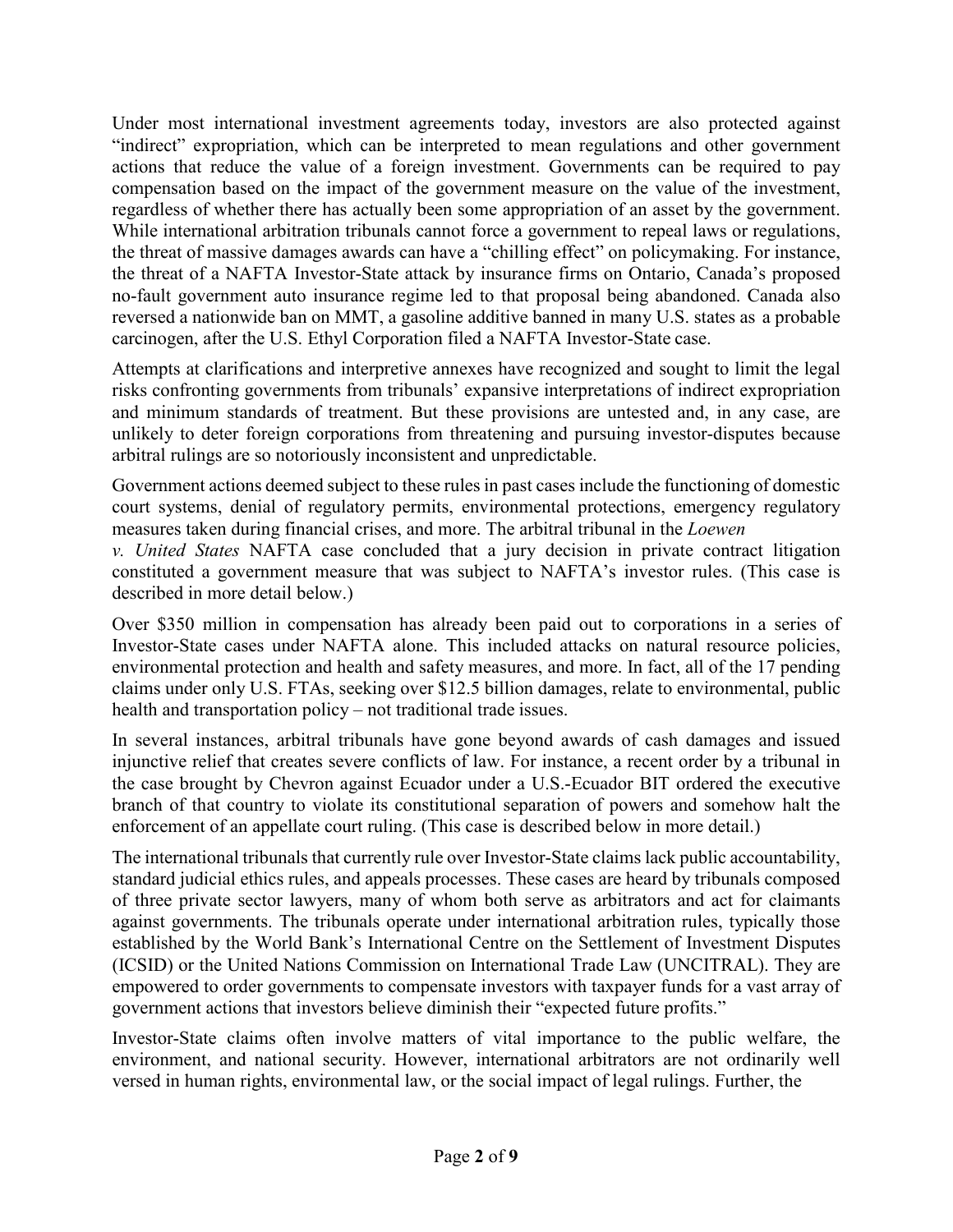pacts require no exhaustion of domestic remedies before proceeding to international tribunals. The exhaustion requirement is a fundamental principle of international law.<sup>1</sup>

Investment disputes can even be used to impede national courts' attempts to address problems of government corruption. The Indian Supreme Court ruled in February 2012, in a case brought by the Indian Centre for Public Interest Litigation, that 122 telecommunications licenses should be cancelled on the basis their allocation was 'arbitrary and unconstitutional'.2 In March 2012 the Norwegian telecommunications company Telenor gave notice that it will seek compensation from the Indian government for its share of the cancelled licenses using the Investor-State dispute process under the India-Singapore Comprehensive Economic Cooperation Agreement, should the matter not be resolved during the requisite six-month's notice. There is concern in India that challenges to the court could blunt moves to address corruption in public office.

Many FTAs and BITs contain a loophole that allows corporations to skirt around their own country's domestic courts and law by filing Investor-State claims through foreign subsidiaries located in a FTA or BIT partner nation. The "Denial of Benefits" language in FTAs and BITs delineates certain circumstances under which governments may deny rights under the agreement to investors that otherwise meet the definition of an "investor" having an "investment." The language is ostensibly aimed at giving governments tools to limit investor abuse of these rights. But despite these provisions, investors from countries that are not signatories to an agreement, and the foreign subsidiaries of corporations based in "Country A", are able to use the Investor- State system to attack "Country A" policies. A wide range of Investor-State tribunals has issued extremely troubling rulings on the matter and diverse commentators on all sides of the trade debate have remarked on this feature of recent FTAs and BITs.<sup>3</sup>

Tribunals have allowed the increasingly common and unfair practice of "nationality-shopping",<sup>4</sup> whereby companies re-incorporate or incorporate subsidiaries abroad, with the primary or partial motivation of taking advantage of investment agreements. Another example of this practice is an Investor-State tribunal ruling in August 2010 under the U.S.-Central America Free Trade Agreement (CAFTA) that dismissed the government of El Salvador's objections to jurisdiction in a Canadian corporation's attack on its mining regulation. The Canadian firm had reincorporated a Cayman Island's subsidiary as a U.S. corporation three months before the CAFTA investor-state case was filed. Similarly, Philip Morris Asia has initiated a dispute under the Australia-Hong Kong Bilateral Investment Treaty 1996 that aims to have Australia's Tobacco Plain Packaging Act 2011 repealed and compensation for losses incurred until that is done. Australia is challenging the tribunal's jurisdiction to hear a dispute under that agreement, on the grounds that PMAsia acquired its shares in Philip Morris Australia in February 2011 in full knowledge of the proposed plain packaging legislation. To repackage pre-existing tobacco industry complaints into a BIT claim that objects to the government doing what it said it would do is an abuse of right under Article 10 of the treaty. The tribunal established under UNCITRAL rules might or might not agree.

Most-favoured-nation provisions in the agreements also create the possibility that foreign investors can claim greater rights than are provided under the FTA or BIT agreed to by their home country. This loophole could lead to an even larger web of excessive international investor protections, where investors could pick the most advantageous standards. That can include dispute settlement mechanisms that by-pass obligations to seek a remedy through the domestic courts. For example, Philip Morris filed a claim with ICSID in January 2010 challenging Uruguay's new tobacco control laws under a Switzerland-Uruguay BIT.<sup>5</sup> The claimants are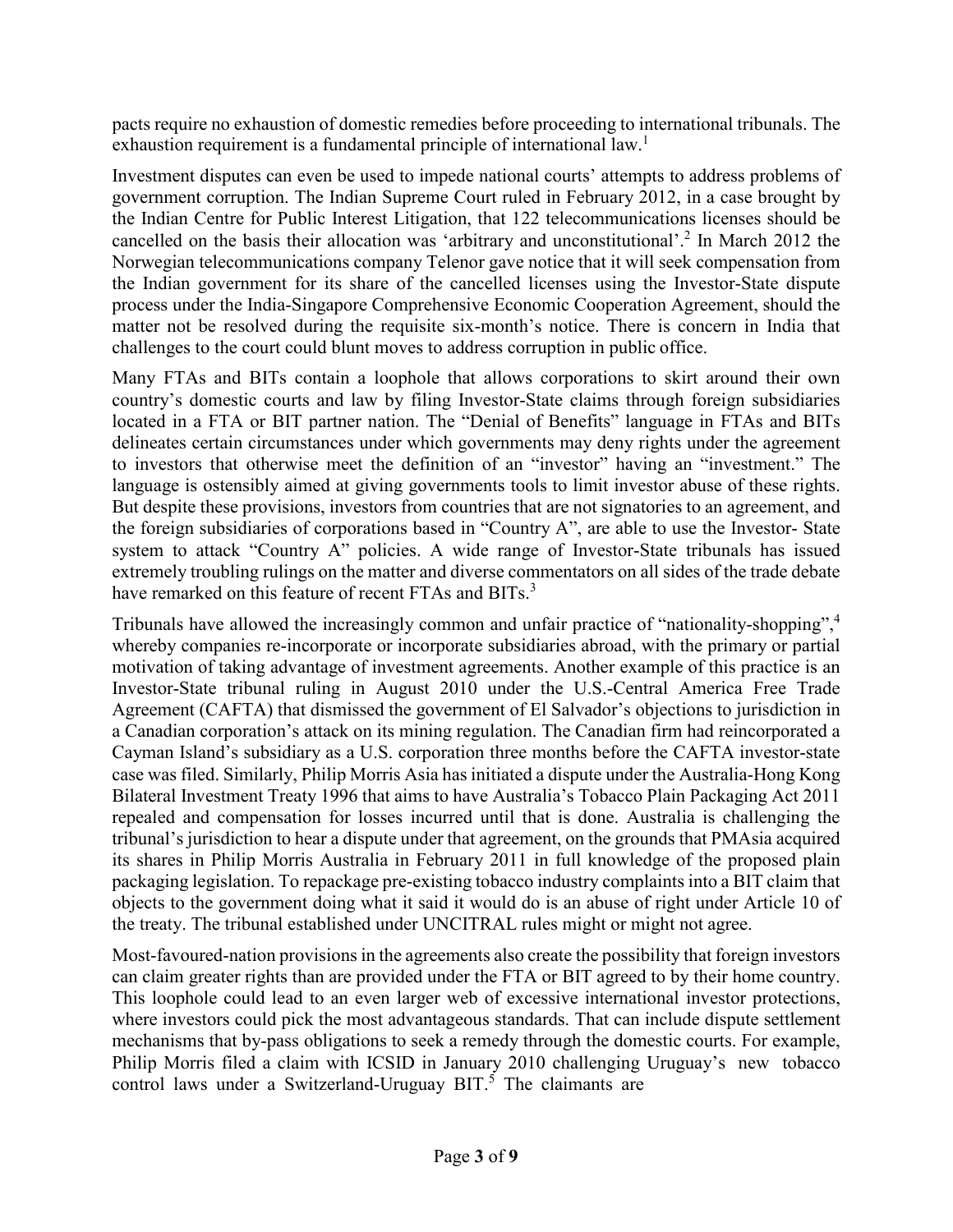Philip Morris's Uruguay operation and two Swiss-based holding companies that are subsidiaries of Philip Morris International.<sup>6</sup> Under the Switzerland-Uruguay BIT the investor must try for six months to settle the dispute and, at the request of either party, submit it to the competent domestic courts. If no judgment has been issued after eighteen months the investor can take the matter to an arbitral tribunal. Using the MFN provision in the BIT, Philip Morris has claimed it is entitled to the less onerous standard that Uruguay has promised to third country's investors – for example, there is no requirement to pursue domestic litigation in the Uruguay-Australia BIT.<sup>7</sup> A similar argument succeeded in an earlier, high profile investment arbitration.<sup>8</sup> Uruguay has contested ICSID's jurisdiction under the BIT on the grounds that the domestic litigation requirement has not been satisfied, saying the MFN provision the company relies on only applies to substantive undertakings and not to procedural pre-conditions for bringing a dispute.<sup>9</sup> Again, it is impossible to predict how the arbitral tribunal will rule. To allow such practices deprives domestic courts of competency over matters that are properly within their jurisdiction and undermines the implicit intent to provide a period of reflection before a matter can be submitted to supra-national adjudication.

Because of the secrecy of arbitral processes and awards it is difficult to document in detail where cases have directly affronted the integrity of domestic judicial processes. The following two cases must therefore be considered the tip of the iceberg, but they provide clear justification for rejecting the application of Investor-State dispute mechanisms in proposed new agreements such as the TPP, as the Australian government is committed to do, and justify moves to renegotiate them out of existing BITs and FTAs.

## **Foreign Corporations Attack Jury Award and Civil Procedure Rules on Posting Bond for Appeal in Private Contract Dispute:** *Loewen* **NAFTA Case**

The Loewen Group, a Canadian investor, initiated a case against the U.S. government in July 1998 at the World Bank's ICSID demanding \$725 million in damages. This was the first NAFTA investor-state case challenging a domestic court ruling.

The investor was a Canadian funeral home conglomerate that aggressively acquired more than 1100 funeral homes across Canada and the United States.<sup>10</sup> In 1994 Loewen was sued in a Mississippi state court by the owner of a local funeral home who alleged anti-competitive and predatory business practices in breach of contract.<sup>11</sup> The civil jury made an award of \$500 million, including punitive damages. $12$ 

Loewen decided to appeal the jury verdict. Before proceeding with the appeal, the company asked the trial court to be exempted from a long-standing rule of civil court procedure, which is similar to the U.S. federal and other nations' rules of civil procedure,<sup>13</sup> that requires losing defendants who wish to pursue an appeal without beginning to pay damages to the plaintiff to buy a bond securing the damages owed. The purpose of the rule is to prevent defendants from using the lengthy appeals process to hide assets or otherwise evade liability.<sup>14</sup> Loewen requested that the amount of the bond be reduced to  $$125$  million – a motion that the trial court denied.<sup>15</sup> The investor unsuccessfully appealed that decision to the Mississippi Supreme Court, but then decided to settle the case for approximately  $$85$  million.<sup>16</sup> Ironically, the plaintiff's lawyers had attempted to settle the case before the trial began; \$5 million was the number they had in mind, but they were authorized to go even lower.17 This was not the last time Loewen would land in

U.S. court. In 1996, Loewen settled a similar breach of contract case for \$30 million.<sup>18</sup>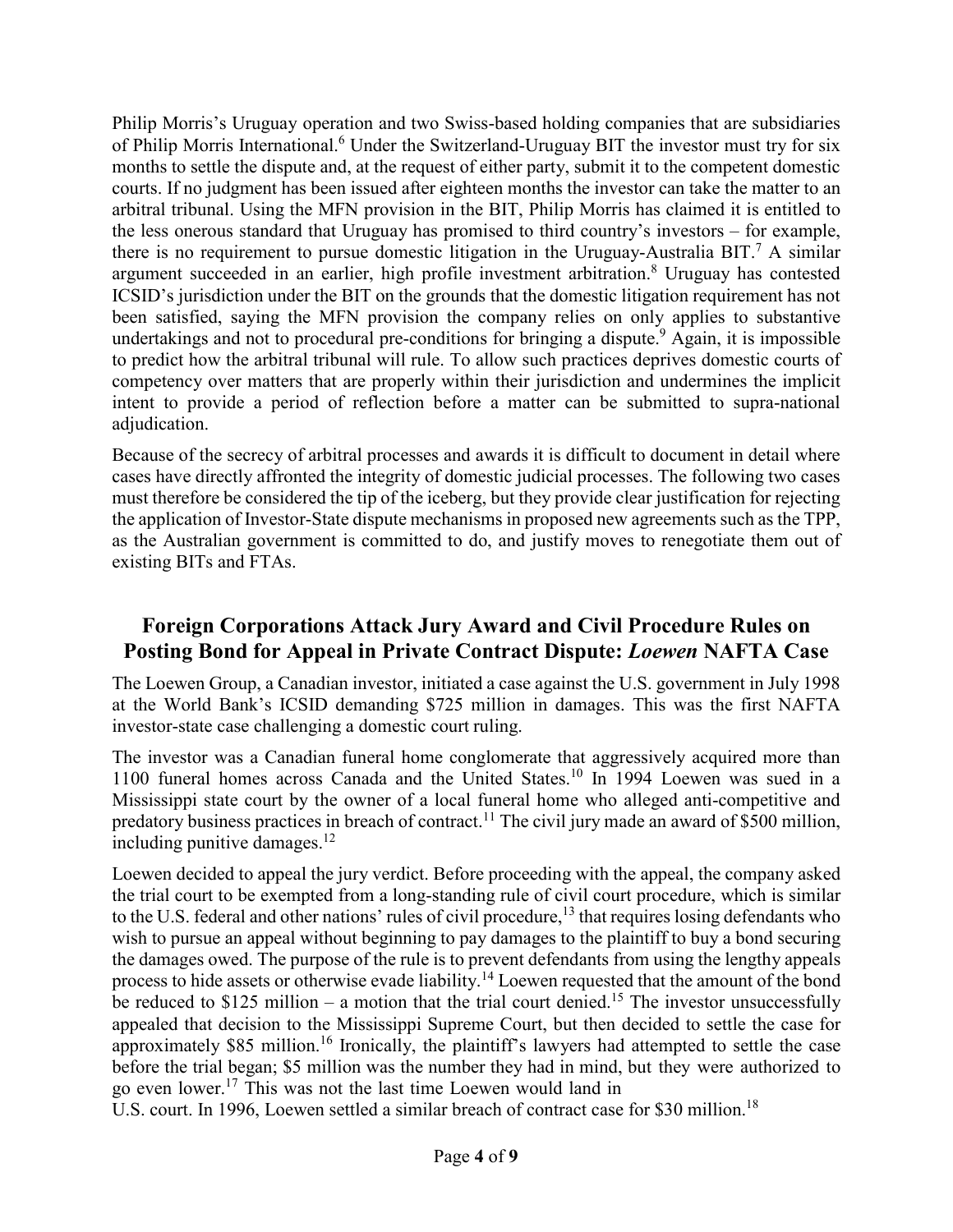Two years later, Loewen initiated a suit against the United States at ICSID under NAFTA's investment chapter.<sup>19</sup> The company demanded \$725 million in compensation from U.S. taxpayers, arguing that the jury verdict, the punitive damages and the Mississippi bond requirement all violated its investor rights guaranteed under NAFTA.20 This included a claim that its investment had been indirectly expropriated.

The U.S. government argued that the judgments of domestic courts in purely private disputes are not "measures" covered by NAFTA rules;<sup>21</sup> that in any case the trial-related incidents could not be attributed to the U.S. because Loewen had chosen to not exhaust its appeal options; that its settlement defeated its NAFTA claim; that the features of the legal system complained of were common internationally; that many of Loewen's problems in courts were the result of its own counsel's failed courtroom strategies (for instance, Loewen never raised many of these concerns during the domestic court trial); and that Loewen had not come even close to establishing grounds for expropriation.<sup>22</sup>

In January 2001 the panel issued its initial ruling, rejecting the U.S. arguments.<sup>23</sup> Instead, the tribunal allowed the case to proceed, surprising many observers. Further, the panel placed no limits on what types of court action or decision it considered NAFTA rules might cover. This ruling thereby opened up the possibility that all court decisions, even those of the U.S. Supreme Court, are now open to review by unaccountable NAFTA tribunals.<sup>24</sup>

In June 2003 the arbitral tribunal issued its final ruling, holding that, due to changed circumstances, it no longer had jurisdiction to proceed with the claim.<sup>25</sup> Loewen's lawyers had reorganized what had been a Canadian firm as a U.S. corporation under bankruptcy protection, thus terminating the firm's standing as a *foreign* investor.

Despite finding it had no jurisdiction, the tribunal commented on the merits in some detail and blamed the U.S. for a "miscarriage of justice" in the function of the civil court. The following comments in particular raised grave concerns that investor-state cases could inappropriately invade the realm of domestic civil court systems' functions:

- $\triangleright$  The tribunal second-guessed the jury award by concluding that Loewen "had very strong" prospects of successfully appealing the damages awarded on the grounds that they were excessive",  $2<sup>6</sup>$  even though the award resulted from Loewen's lawyers' decision to reject the \$5 million settlement offer and opt for the damages stage of the case to be heard by the jury.
- $\triangleright$  The tribunal said the courts' decision not to relax the bond requirement was "an act for which Respondent is responsible in international law,  $^{27}$  even though it concluded the courts did "not" transgress the minimum standard of treatment mandated" by NAFTA and were "at worst ... erroneous or mistaken."28
- $\triangleright$  The panel noted injustices suffered by the company, including inflammatory statements the trial lawyer was allowed to make, had rendered the conduct of the trial judge "so flawed as to constitute a miscarriage of justice amounting to a manifest injustice as that expression is understood in international law."<sup>29</sup> The panel declared that the United States "is responsible for any failure on the part of the trial judge in failing to take control of the trial so as to ensure that it was fairly conducted.  $\cdot^{30}$
- $\triangleright$  The U.S. had observed in its defense that it is not the role for a judge in the U.S. adversarial legal system to initiate procedural or other objections, and that the trial judge had repeatedly urged Loewen to object when they saw fit.<sup>31</sup> Moreover, the judge admonished the plaintiff's lawyers for perceived racially insensitive remarks,  $32$  and instructed the jury to not be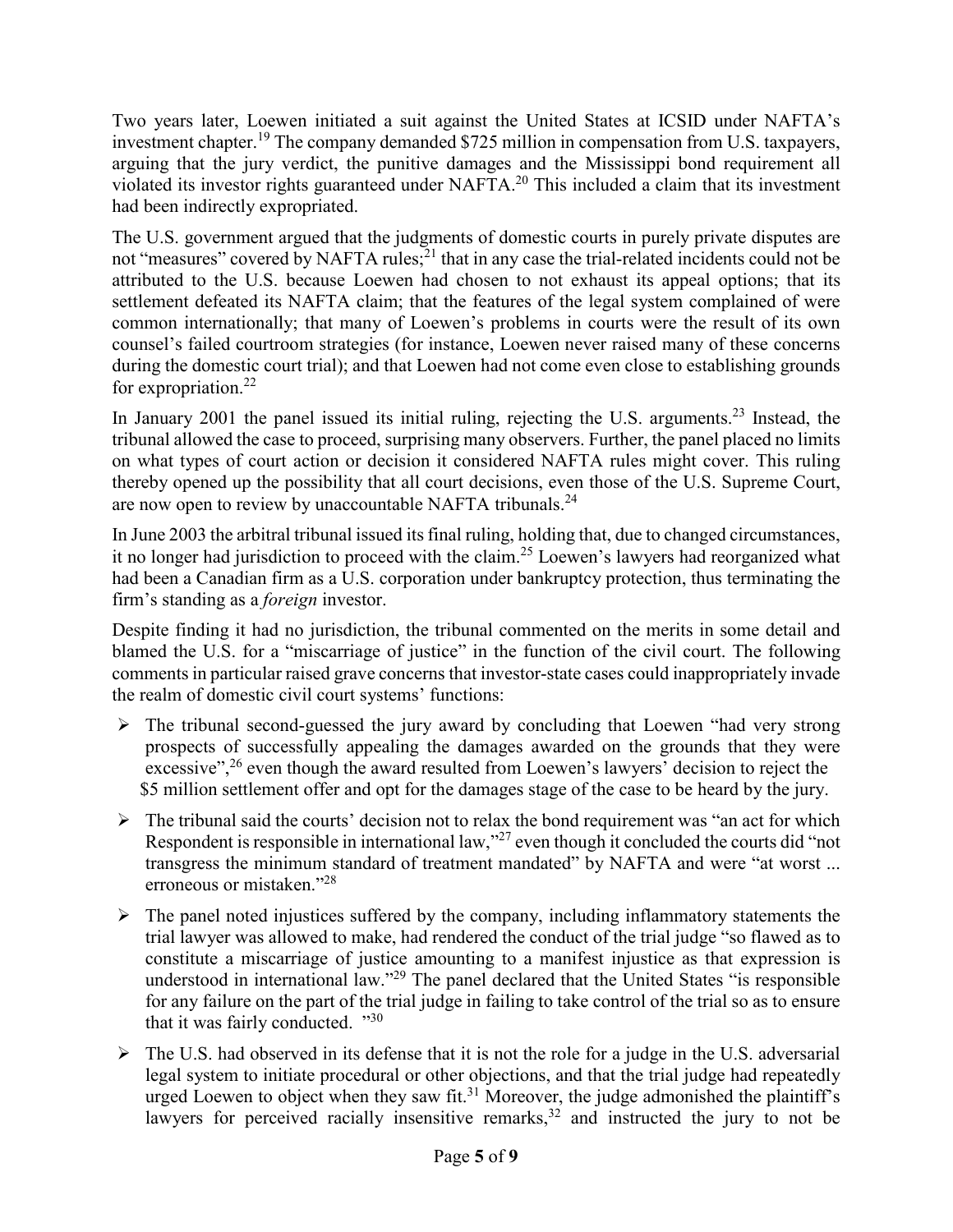"influenced by bias, sympathy or prejudice."33 The judge also advised Loewen on ways to get a lower jury award.<sup>34</sup> The U.S. also noted that, while all the discussion of race may seem distasteful, racial distinctions are perhaps the most pertinent market-segmenting distinction in the funeral home business, as religious denominations in the U.S. often break down on racial lines.<sup>35</sup> Perhaps for this reason, an academic review of the NAFTA ruling concluded that the tribunal in the Loewen case failed to consider many of the facts and that "significant parts of its argumentation are incomplete, incoherent, and even contradictory."<sup>36</sup>

The Loewen case clearly demonstrates the perils of the Investor-State privatized system of dual track "justice". Nationals and domestic firms rely on the domestic judicial system and must comply with the rulings of domestic courts. But foreign corporations that lose tort cases in the United States, despite its court system being considered among the world's most reliable, can use the Investor-State system to attempt to evade liability through a parallel "court" where only they can initiate cases and where the private litigants in the underlying domestic case have no standing or rights.

The Loewen case also sends a message that foreign investors can evade justice by attacking the workings of state, local and federal courts, and shifting the cost of their damages awards to. taxpayers. The U.S. justice system guarantees a strong role for citizen juries. A jury trial is broadly viewed as an important safeguard for equalizing the imbalance between citizens and more powerful or wealthy interests. The ramifications go beyond attacking the principle of a jury trial – the Loewen case attacks the U.S. civil justice system, which allows juries to use damages awards to send a strong messages to defendants who abuse their power and resources to cheat consumers, pollute the environment or evade the law. In sum, Loewen Group argued that the

U.S. civil justice system has the possibility of being NAFTA-illegal because of its structural features – jury trials, requirements to post bonds on appeal and the like.

## **Chevron Obtains Investor-State Tribunal Ruling Ordering Ecuador's Executive Branch to Violate Constitutional Separation of Powers to Halt its Judiciary from Enforcing a Ruling in Environmental Contamination Case**

Chevron operated in Ecuador from 1964 to 1992 under the Texaco brand. During this time it admitted to dumping more than 16 billion gallons of toxic "water of formation" into the streams and rivers used by local inhabitants for their drinking water, decimating indigenous groups and causing dramatically increased rates of cancer.

Legal claims against Chevron were lodged in the U.S. courts on behalf of indigenous and *campesino* farmer residents affected by the company's oil operations in the Ecuadorian Amazon. After a decade of litigation the case was heading to a jury trial in the U.S. federal court. Chevron moved in 2002 to transfer to Ecuadorian courts, arguing that it could only obtain a fair trial in Ecuador. The plaintiffs agreed to the transfer after Chevron signed an agreement to abide with the final ruling of Ecuador's courts. In 2011, after an eight-year trial in Ecuador that generated over 220,000 pages of evidence, the Ecuadorian court ordered Chevron to pay \$18 billion to clean up the environmental damage. An Ecuadorian appellate court affirmed the decision in January 2012. Anticipating an adverse judgment, Chevron had already stripped its assets from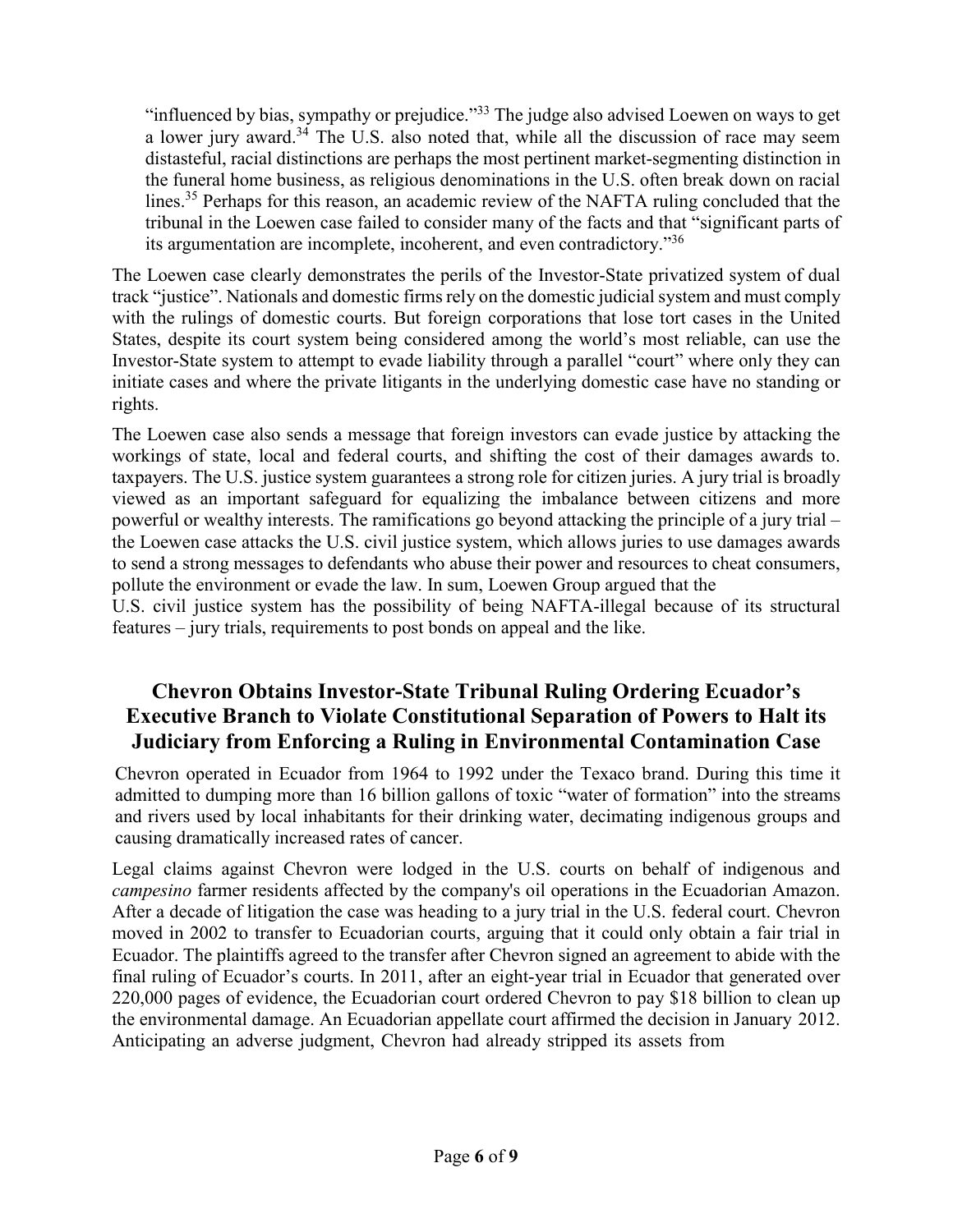Ecuador. Its executives vowed never to pay, despite Chevron's promise to U.S. courts that it would abide by the decision as a condition of moving the trial to Ecuador.

Having lost the case in Ecuador's domestic courts on the merits, Chevron – one of the wealthiest corporations on the planet with revenues of \$240 billion in 2011 – sought to escape its liability by commencing a private arbitration that would shift the clean-up costs to the government of Ecuador, a country where the per capita income is \$4,000 per annum. In other words, Chevron wants the victims of its contamination to pay for the clean-up of their ancestral lands.

Chevron instigated an Investor-State case using the U.S.-Ecuador BIT.<sup>37</sup> Ostensibly, the U.S.-Ecuador BIT is designed to allow U.S. investors to seek monetary damages from the government of Ecuador if they can show an expropriation or unfair treatment. In this case, Chevron turned the treaty on its head to use it as a tool to try to immunize itself from liability in a private litigation. Although this BIT took effect in 1997, five years *after* the oil company abandoned its Ecuador operations, the tribunal constituted under ICSID rules issued an initial award that ordered Ecuador's government to interfere in its independent judiciary and suspend the case until the investment tribunal can rule.<sup>38</sup> This was despite the Ecuadorian Constitution's separation of powers and a provision that "[t]he Constitution is the supreme norm and prevails over any other norm in the legal system."

The investor-state ruling also poses conflicts for Ecuador's other international law obligations.

- $\triangleright$  The nation has ratified a number of treaties that broadly require it to guarantee the right of all persons to a fair trial, including, as stated in Article 8 of the binding American Convention on Human Rights,<sup>39</sup> "the determination of [one's] rights and obligations of a civil, labor, fiscal, or any other nature."
- $\triangleright$  Article 2(3) of the International Covenant on Civil and Political Rights (ICCPR)<sup>40</sup> requires Ecuador to "ensure . . . an effective remedy [and] ensure that any person claiming such a remedy shall have his right thereto determined by competent judicial, administrative or legislative authorities".
- Ecuador is bound by the 1989 Indigenous and Tribal Peoples Convention (International Labor Organization, Convention No.  $169$ ,  $41$  which requires it to ensure that indigenous peoples are "safeguarded against the abuse of their rights and shall be able to take legal proceedings, either individually or through representative bodies, for the effective protection of these rights."
- $\triangleright$  Article 40 of the 2007 UN General Assembly Declaration on the Rights of Indigenous Peoples, which declares that "indigenous peoples have the right of access to and to prompt decision through just and fair procedures for the resolution of conflicts and disputes . . . as well as to effective remedies for all infringements of their individual and collective rights".

Chevron had previously tried a version of this strategy, but that was thrown out in U.S. court. In 2004 Chevron sued Ecuador at the American Arbitration Association in New York, demanding it indemnify the company on the basis of an untenable interpretation of the 1964 operating agreement governing the oil concession. Ecuador managed to redirect the case to U.S. federal court, which examined Chevron's claims and rejected them top to bottom.<sup>42</sup> The arbitration was permanently stayed in 2007. Not surprisingly given this and other disputes, Ecuador gave formal notice in July  $2009$  that it would withdraw from ICSID;<sup>43</sup> that became effective in 2010, but does not affect the existing arbitration.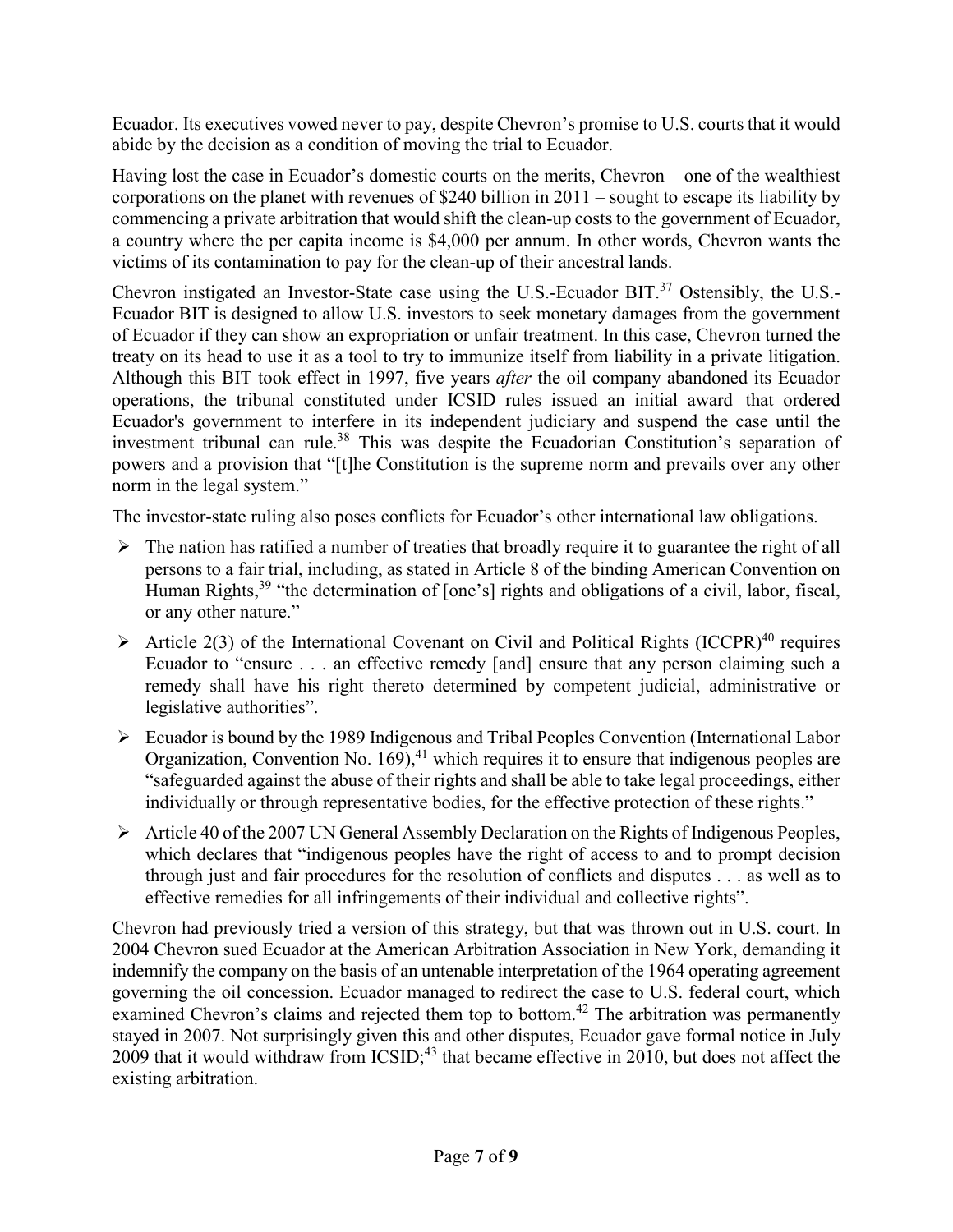## **ENDNOTES**

 $1$  Interhandel Case (Switz. v. U.S.), 1959 I.C.J. Rep. 5, 27 (Mar. 21).

<sup>2</sup>*Centre for Public Interest Litigation and others (Petitioners) v Union of India and others (Respondents)*, Writ Petition No 423 of 2010, 2 February 2012

<sup>3</sup> See e.g. Report of the Subcommittee on Investment of the Advisory Committee on International Economic Policy Regarding the Model Bilateral Investment Treaty, Annex B, Anderson et. al collective statement, Sept. 30, 2009. Available at:

[www.state.gov/e/eb/rls/othr/2009/131118.htm. S](http://www.state.gov/e/eb/rls/othr/2009/131118.htm)tatement of Linda Menghetti, Emergency Committee for American Trade, Before Committee on Ways & Means, May 14, 2009. Available at

[http://waysandmeans.house.gov/Hearings/Testimony.aspx?TID=8180. M](http://waysandmeans.house.gov/Hearings/Testimony.aspx?TID=8180)ark Kantor, "International investment law protections for Chinese investment into the US," in Karl Sauvant, ed., *Investing in the United States: Is the US Ready for FDI from China?*  (Northampton, MA: Edward Elgar, 2010), at 142, 146.

See discussion in Rachel Thorn & Jennifer Doucleff, "Disregarding the Corporate Veil and Denial of Benefits Clauses: Testing Treaty Language and the Concept of 'Investor'", in Michael Waibel, Asha Kaushal, Kyo-Hwa Liz Chung, and Claire Balchin (eds.), The Backlash against Investment Arbitration, (Netherlands: Kluwer Law International, 2010)).

 ${}^5$  FTR Holdings S.A. (Switzerland) v Oriental Republic of Uruguay, Request for Arbitration, ICSID Case No. ARB/10/7, February 2010.

 $<sup>6</sup>$  Switzerland has a large number of BITs, which makes it attractive for transnational companies to establish holding companies</sup> there. Weiler notes that 'Philip Morris International maintains its worldwide investments through various holding companies, including Switzerland-based FTR Holding S.A. and Switzerland-based *Philip Morris Products S.A.* Together, these two companies own and control Uruguay-based Abal Hermanos S.A., Todd Weiler *Philip Morris vs. Uruguay: An Analysis of Tobacco Control Measures in the Context of International Investment Law (Physicians for Smoke-Free Canada, 7/28/10) 2-3.*<br><sup>7</sup> Article 13 of the *Australia-Uruguay BIT* does not require Australian investors to pursue liti

lodging an arbitration claim against Uruguay at ICSID.

<sup>8</sup>*Emilio Agustin Maffezini v Kingdom of Spain*, ICSID Case No. ARB/97/7, 2000

<sup>9</sup>*Philip Morris Brands Sarl, Philip Morris Products SA and Abal Hermanos SA v Oriental Republic of Uruguay, Uruguay's* 

<sup>10</sup> "Canadian Funeral Home Firm Battles \$150 Million Biloxi Judgment," *Miami Herald*, Nov. 25, 1998.

<sup>11</sup> Second Amended Complaint, May 16, 1994, at 6-19, *O'Keefe v. Loewen Group, Inc.*, No. 91-67-423 (Miss. Circ. Ct. 1st Jud. Dist., Hinds County 1995).

<sup>12</sup> The Loewen Group, Inc. and Raymond L. Loewen v. United States of America, ICSID Case No. ARB(AF)/98/3, Award (June 26, 2003), at paras. 96 and 101. Available at:<http://www.state.gov/documents/organization/22094.pdf><br><sup>13</sup> Counter-Memorial of the United States of America, *Loewen Group v. the United States* (Mar. 30, 2001), at 144-152. A

at:<http://www.state.gov/documents/organization/7387.pdf> [Henceforth "Counter-Memorial"] 14 Ibid.<br>
<sup>14</sup> Ibid.<br>
<sup>15</sup> Counter-Memorial, at 57-59.<br>
<sup>16</sup> Counter-Memorial, at 64.

<sup>17</sup> Personal communication between Mary Bottari, Public Citizen, and Michael S. Allred, attorney for O'Keefe Aug. 17, 2001.<br><sup>18</sup> Provident American Corporation v. The Loewen Group Inc (U.S.D.C. Ed. Pa. CA. No. CIV. A. 92

Settlement amount known from personal communication between Mary Bottari, Public Citizen, and Provident attorney Bret Flaherty, Aug. 21, 2001.

<sup>19</sup> Notice of Claim, *Loewen Group Inc. v. the United States* (Oct. 30, 1998), at para. 20. [Henceforth "Notice of Claim"]<br>Available at: http://www.state.gov/documents/organization/3922.pdf<br><sup>20</sup> Notice of Claim, at paras.

<sup>21</sup> Decision on the Arbitral Tribunal on Hearing of Respondent's Objection to Competence and Jurisdiction, Loewen Group Inc. *v. the United States* (Jan. 5, 2001), at para. 32. [Henceforth "Decision on Jurisdiction"] Available at:

<http://www.state.gov/documents/organization/3921.pdf>  $^{22}$  Counter-Memorial, at 65-186.<br><sup>23</sup> Decision on Jurisdiction, at para. 60. <sup>24</sup> Decision on Jurisdiction, at paras. 45 and 54.

<sup>25</sup> Memorial of the United States of America on Matters of Jurisdiction and Competence Arising From The Restructuring of The Loewen Group, Inc., *Loewen Group Inc. v. the United States*, (March 1, 2002), at 3-9.<br><sup>26</sup> Final Award, at para. 114.<br><sup>27</sup> Final Award, at para. 212.<br><sup>28</sup> Final Award, at para. 189.<br><sup>29</sup> Final Award, at para. 54.<br><sup>29</sup> Fi